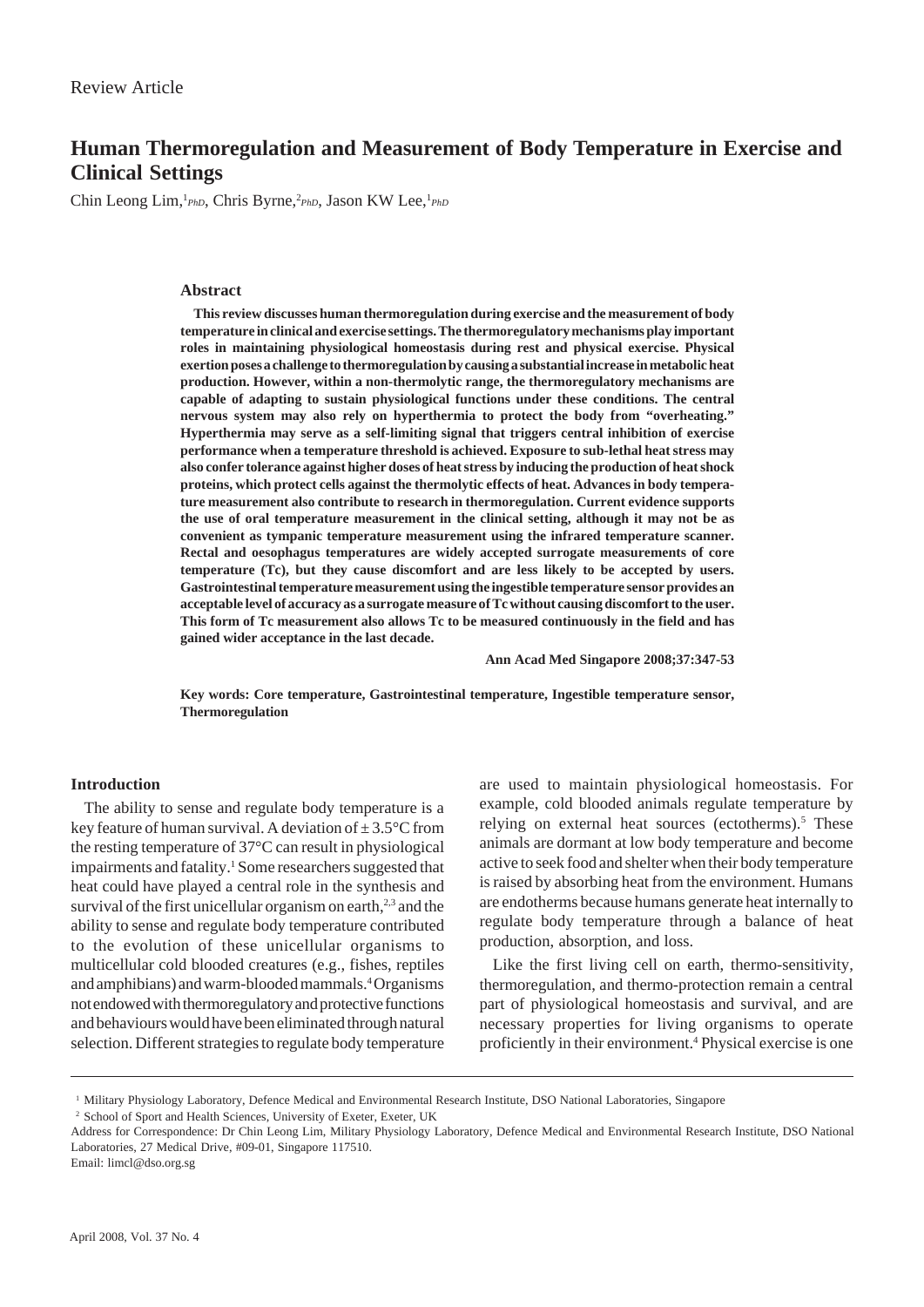of the environments where human thermoregulatory functions are critical for survival and sustenance of physical work. During intense prolonged physical exertion (e.g., endurance races), body temperature can increase from about 37°C at rest to >42°C, where cellular cytoskeleton can be damaged<sup>6</sup> and the functions of organs and central nervous system can be impaired.7 An understanding of thermoregulation during physical exertion is important in protecting athletes from heat injury and in managing physical performance under hot conditions. Advances in the related field of body temperature measurement have played an important role in human thermoregulation research, by allowing researchers to quantify and "see" body temperature. Although a variety of methods are available to measure body temperature, there are still challenges in measuring body temperature accurately, especially during exercise and sport participation. This review is aimed at providing a brief discussion on thermoregulation during exercise and sport participation and the measurement of body temperature in both the clinical and exercise settings.

#### **Core and Shell Temperatures**

In humans, body temperature comprises the temperatures of the core and shell. The core temperature (Tc) refers to the temperatures of the abdominal, thoracic and cranial cavities, whereas the shell temperature (Ts) refers to the temperatures of the skin, subcutaneous tissue and muscles.4,5 Tc is regulated by the brain, at about 36.8°C during rest,<sup>5</sup> whereas Ts is influenced more by skin blood flow and environmental conditions.4 For example, exposure to cold ambient temperature decreases Ts, but Tc may remain relatively constant. Although humans are regarded as homeotherms (able to maintain constant temperature) the dichotomy of body temperature into Tc and Ts is unique in that the Tc is endothermic, regulated by the brain, whereas Ts is ectothermic, being influenced by external environment. The human body is able to capitalise on the dual-thermic properties of thermoregulation by making the Ts slave to Tc. During heat stress, skin blood flow is increased, resulting in an elevated Ts and an increase in heat dissipation to the environment.<sup>8</sup> In contrast, cold stress reduces blood flow to the skin, leading to a decrease in Ts and conservation of heat in the body. The ectothermic properties of Ts and the endothermic properties of Tc function in synchrony to maintain thermal balance within the body.

Tc is essentially the temperature of the blood in the circulation, and the gold standard for Tc is taken to be the temperature of the blood from the pulmonary artery.<sup>9-11</sup> The pulmonary artery receives blood returning to the heart through the right ventricle, which is the blood that stores and transports heat to the skin and to the various organs in the body. Fluctuations in Tc can have significant implications on homeostasis in the body because Tc reflects

the amount of heat the cells in the circulation and the cells and organs in the abdominal, thoracic and cranial cavities are exposed to.5,10 Extremes in Tc (>42°C) can be detrimental to cellular and organ functions, which can threaten survival of the host.12 Hyperthermia can impair the central nervous system and cause systemic inflammation, tissue necrosis and multiple organ failures.<sup>7,12</sup> Hypothermia (Tc <35 $^{\circ}$ C) impairs cardiovascular, respiratory and central nervous system functions, which can lead to muscle damage, pulmonary oedema, hypotension, bradycardia, and renal failure.<sup>13</sup> The strong association between Tc and physiological homeostasis and disturbances makes Tc an important clinical and laboratory indicator of thermal strain in the body.

## **Temperature Regulation during Physical Exercise**

During physical exercise, metabolic heat production can increase by 10- to 20-fold, but less than 30% of the heat generated is converted to mechanical energy.8 Conversely, more than 70% of metabolic heat generated has to be transported from the peripheral compartments of the body to the skin to be dissipated to the environment. Heat starts to accumulate in the body when the heat dissipating mechanisms are unable to cope with metabolic heat production, leading to an increase in body temperature. For example, average gastrointestinal (GI) temperature increased from 37.6°C before exercise to 39.3°C after running for 45 min in the outdoor (Fig. 1). The highest individual GI temperature recorded was 40.3°C during the run. In addition, the mean GI temperature of soldiers marching for 12 km with the standard equipment and backpack increased from 37.5°C before the march to 39.4°C at the end of the march, and the highest individual GI temperature recorded was 40.4°C (Fig. 2). The duration and intensity of exercise, which drive metabolic heat production, contribute significantly to the amount of heat accumulated in the body during exercise.14 The risk of heat injury during physical exertion is often underestimated during cooler conditions because metabolic heat production alone can generate sufficient heat to cause heat injury even in cooler conditions during intense exercise.<sup>15,16</sup> The "fire" starts from within the body in exertional heat injury, and heat casualties have been reported in ambient temperatures  $\langle 20^{\circ}$ C.<sup>14-16</sup> Athletes and coaches should continue to be vigilant about heat injury even when exercising in cooler conditions.

Heat transfer between the body and the external environment occurs through the processes of conduction, convection, radiation and evaporation.<sup>5</sup> Heat transfer through convection, conduction and radiation is bidirectional, where heat transfer between the skin surface and the environment is driven by the temperature gradient between the skin and the surrounding environment. Heat is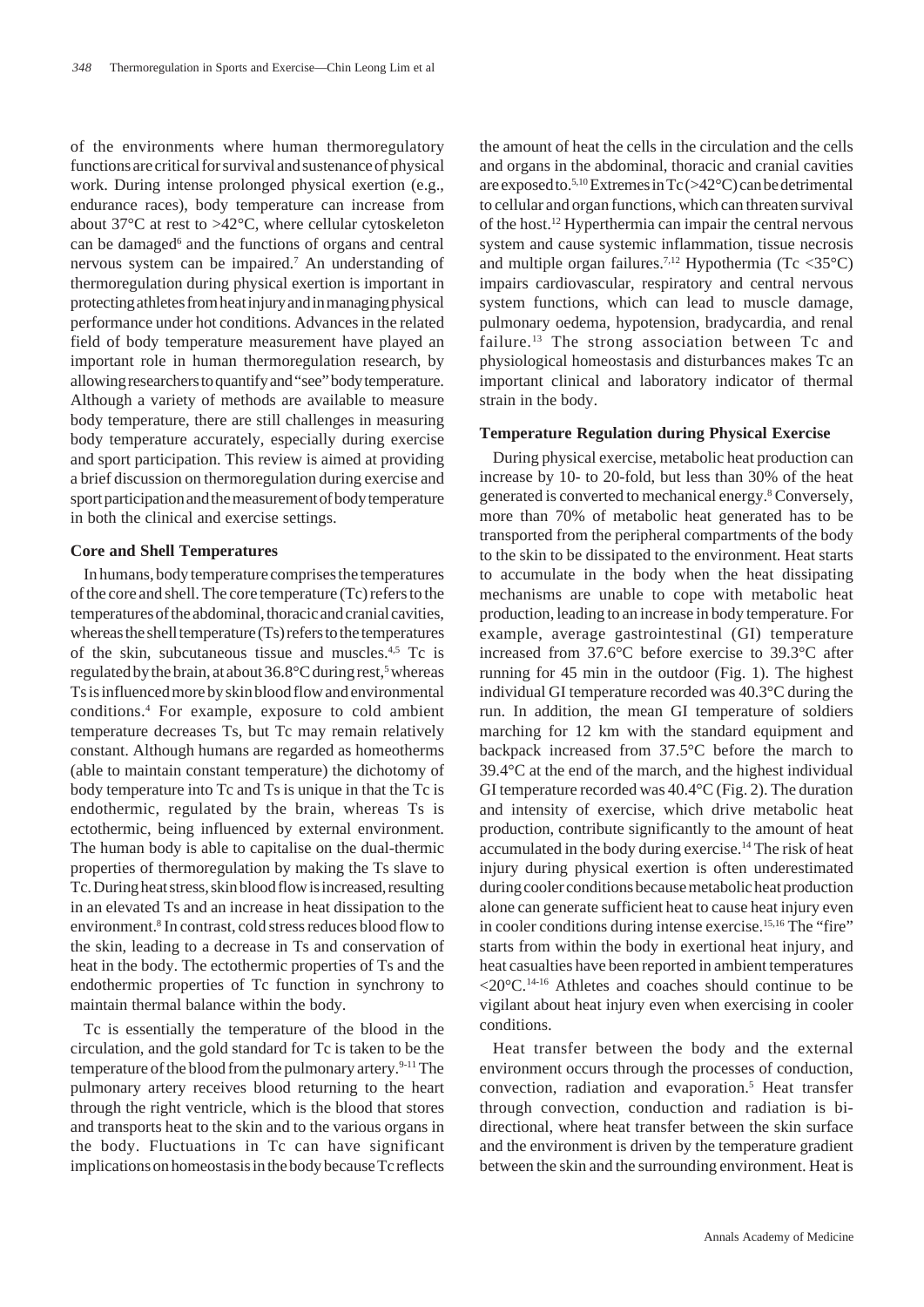

Fig. 1. Mean and standard deviation of gastrointestinal temperature during a 45 min outdoor run. Nine healthy male runners (20 to 24 years old) performed the self-paced run (5 to 6 min/km) in the outdoor, under an ambient temperature of  $\sim 30^{\circ}$ C and relative humidity of  $\sim 65\%$ . Core temperature was measured using the ingestible telemetric temperature sensor (VitalSense, Mini Mitter, Bend, OR) that was ingested about 8 h before the run.

transferred from the environment to the skin if the ambient temperature is warmer than Ts and vice-versa. A fan blowing air that is warmer than the skin will cause heat to be absorbed by the skin. Based on these mechanisms of heat exchange between the skin and the surrounding environment, it is recommended that strenuous physical activities should be conducted during the cooler hours of the day and under the shade whenever possible. Organisers of sporting events should also be prepared to delay or cancel the event if the weather condition is hotter than anticipated.<sup>17</sup>

Unlike the other avenues of heat exchange, heat dissipation through evaporation is uni-directional, where heat is transferred only from the skin surface to the external environment.18 Evaporative heat loss takes place when sweat changes from liquid to gaseous states. During physical exercise, >80% of heat is dissipated through evaporative heat loss, making it the primary means of heat removal from the body.<sup>4</sup> Therefore, the ability to sweat is very important for thermoregulation and the sustenance of exercise over long duration. About 1 litre of sweat is loss for each hour of exercise in hot conditions,<sup>19</sup> and higher sweat rates (>2 L/h) have been reported in well-trained athletes.20 However, the propensity for sweat to be evaporated is inversely related to the amount of water vapour in the air. A high relative humidity inhibits evaporative heat loss whereas evaporative heat loss is promoted when the relative humidity in the air is low. Exercising under a warm and humid condition causes the body to lose fluid through sweat loss with minimal heat loss. Therefore, the common perception that exercising in the night hours lowers the risk of heat injury is not necessarily true in tropical climates, like in Singapore, where relative



Fig. 2. Mean and standard deviation of gastrointestinal temperature during a 12-km march with the standard load and backpack for recruits in the Singapore Armed Forces. Ten male recruits (18 to 19 years old) from the Singapore Armed Forces performed the 12-km march carrying ~28 kg load under an ambient temperature of  $\sim 30^{\circ}$ C and relative humidity of  $\sim 65\%$ . The march was performed over 3 x 45 min of work intervals, and was interspersed with a 15 min and 30 min rest interval after the first and second work intervals, respectively. The recruits marched at a pace of ~5.3 km/h. Core temperature was measured using the ingestible telemetric temperature sensor (VitalSense, Mini Mitter, Bend, OR) that was ingested about 8 h before the march.

humidity is higher ( $>80\%$ ) in the night hours. Although the cooler temperatures at night may facilitate convective and radiative heat dissipation, evaporative heat loss is highly impeded by the higher relative humidity in the night. And since evaporative heat loss accounts for >80% of heat dissipation during exercise, the net result is an increase in heat storage in the body. The effects of water vapour content in the air on evaporative heat loss reiterate the need to be vigilant about heat injury even when exercising in cooler conditions.

#### **Physiological Functions of Body Temperature**

In humans, body temperature is regulated at the hypothalamus region of the brain, $2<sup>1</sup>$  which regulates body temperature to function within  $\pm 1^{\circ}$ C of resting temperature over each 24 h cycle.<sup>5</sup> Deviation from resting body temperature affects various physiological systems in the body, which is indicative of the span of biological functions and dysfunctions that interact with the thermoregulatory mechanisms.9 For example, fever has been a recognised feature of an infection since AD 64.<sup>1</sup> Besides providing a convenient symptom for the diagnosis of an infection, fever can also be therapeutic because an increase in body temperature may enhance the response of the immune system.<sup>22</sup> An elevated upper respiratory tract temperature may inhibit temperature-sensitive functions of pathogens.<sup>23</sup> Rhinovirus, which accounted for 40% of upper respiratory tract infections (URTIs) in adults, $23$  functions within a strict temperature optimum of  $33^{\circ}$ C to  $35^{\circ}$ C.<sup>24</sup> An elevation of body temperature above the temperature optimum range would be inhibitory to the virus.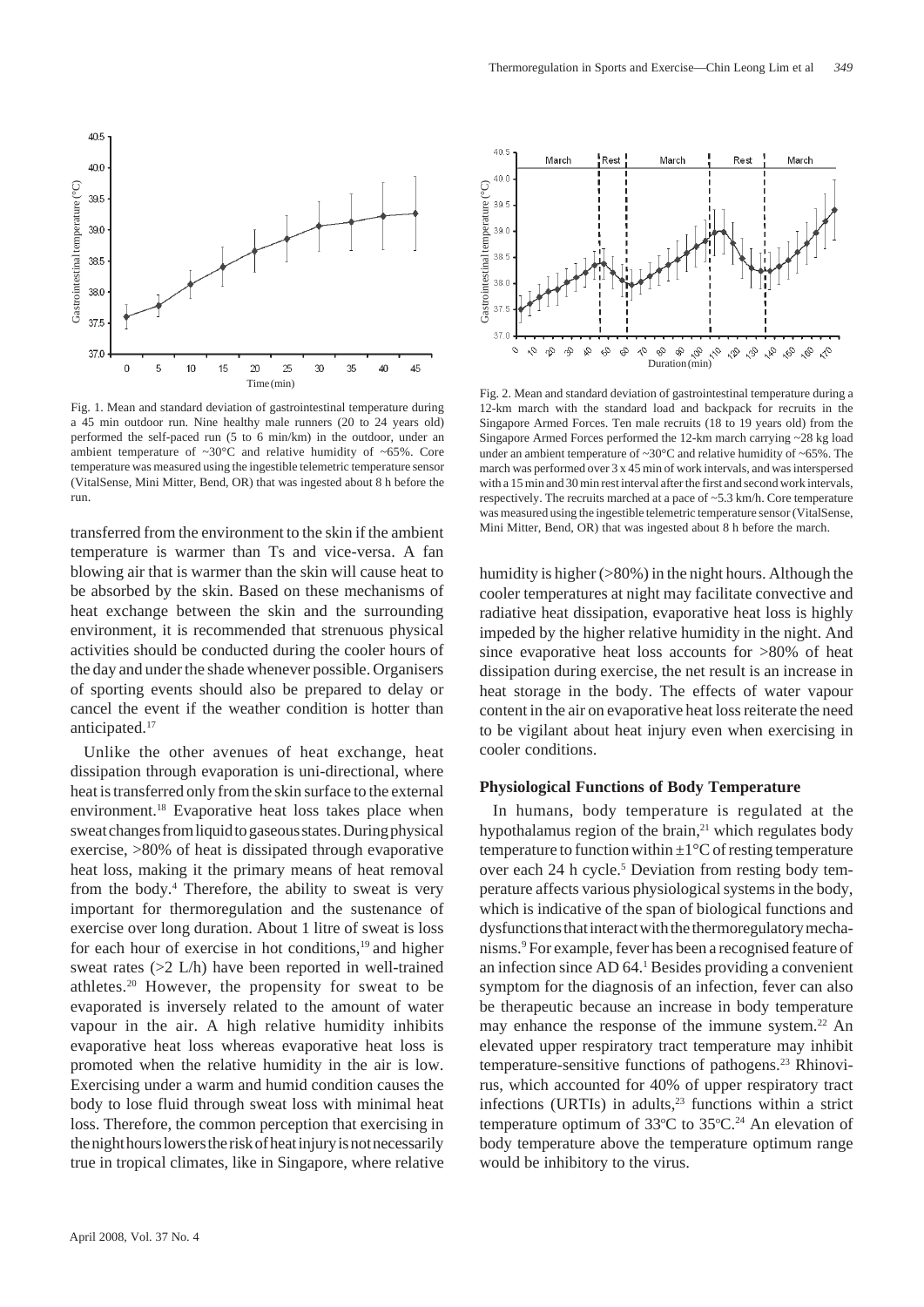Hyperthermia may also function as the signal that triggers the central fatigue response during intense exercise.25 Cyclists exercising in hot conditions on 3 separate occasions experienced volitional exhaustion consistently at an oesophageal temperature of 40.01°C to 40.02°C, regardless of the starting and rate of increase in oesophageal temperature.26 Evidence from the same study suggests that the central fatigue mechanism inhibits exercise performance by limiting cardiac functions (i.e., stroke volume and cardiac output). The occurrence of central fatigue at a threshold temperature may serve to protect the body from overheating by "forcing" exercise cessation so as to prevent further increase in body temperature.<sup>27</sup> Hyperthermia may serve as a self-limiting signal to the central nervous system to protect the body against lethal heat stress.

A single bout of exposure to sub-lethal heat stress provides protection for subsequent exposure to lethal heat stress i.e., heat shock response.<sup>28-30</sup> Exposure to sub-lethal heat stress stimulates the synthesis and production of heat shock proteins (70 kDal molecular weight, HSP 70), which protects the cyto-skeletal structures of cells from denaturing under lethal heat stress.<sup>30-33</sup> In cells and whole animals (e.g., mice, larvae, pupae, embryos, bacteria cells, yeast cells etc), pre-exposure to a dose of sub-lethal heat stress conferred tolerance against a subsequent lethal dose of heat shock $34,35$  and prevented phenocopy.  $30-33$  The increased thermo-tolerance is attributed to the synthesis of HSP 70 resulting from the sub-lethal heat exposure. This evidence suggests that temperature regulation plays an important role in the overall function of the body, and that the thermoregulatory mechanisms can adapt to thermal stress to confer a higher level of thermo-tolerance through the heat shock response.

#### **Measurement of Core Temperature**

Before the existence of the thermometer in the  $18<sup>th</sup>$ century, physicians were skilled in assessing Tc by feeling skin temperature with their hands.<sup>1</sup> Although the scales to quantify temperature in Fahrenheit (1720 AD) and Celsius (1742 AD) were developed in the  $18<sup>th</sup>$  century, the significance of thermometry for the clinical diagnosis of fever was only recognised in1868.36 The gold standard for Tc is the temperature within the pulmonary artery,  $9-11$  but measurement of intra-pulmonary arterial (IPA) temperature is invasive, and is not suitable for non-surgical applications. In humans, non-invasive surrogate measurement of Tc is commonly taken at the sublingual site (oral temperature), the axilla, and the tympanic membrane.<sup>4,5</sup> Invasive sites for surrogate measurement of Tc include the rectum, oesophagus, and the GI tract.<sup>4</sup> Temperature readings from these Tc measurement sites are not uniformed because they represent the local temperature of the respective

anatomical sites.9 The site of choice for Tc measurement would depend on the type of instrument available and used, and the purpose of measurement. Sublingual, axilla and tympanic temperatures are commonly used in the clinical setting, whereas rectal, oesophagus and GI temperatures are most commonly used in the sports and exercise settings.

#### *Oral Temperature*

Oral temperature is one of the common sites for measuring Tc in the clinical setting. Oral temperature fluctuates about 0.4°C below IPA temperature.<sup>37</sup> The sublingual site is easy to access for taking oral temperature and oral temperature is responsive to changes in Tc.<sup>1</sup> However, oral temperature requires about 5 minutes to achieve a stable temperature reading<sup>5</sup> and its accuracy can be influenced by breathing rate, which makes it unfeasible to measure oral temperature during or immediately after physical exertion. Facial and head temperatures and the ingestion of beverages and food prior to temperature measurement can also influence oral temperature reading. Oral temperature measurement increases the risk of mouth-to-mouth cross infection and it is not suitable for young children  $\leq$  years old) who have the tendency to bite the thermometer. Shivering, which occurs during fever and hypothermia, can cause biting and breakage of the thermometer and the risk of swallowing the mercury in the thermometer. Oral temperature may be a useful surrogate for Tc in the clinical setting, but care should be taken to mitigate the influence of environmental and behavioural factors that may affect the accuracy of the measurement.

#### *Axilla Temperature*

The axilla temperature is measured under the armpit, near to the brachial artery. Axilla temperature measurement is practical, non-invasive and safe, and is suitable for infants and younger children.<sup>9</sup> However, the inaccuracy and instability of axilla temperature makes it a poor choice for clinical and research application.<sup>38</sup> Although one study reported that axilla temperature is as accurate as rectal temperature in measuring Tc under stable ambient conditions in neonates,<sup>39</sup> there are conflicting reports of poor association between axilla temperature and other surrogate measurements of Tc in adults and children.<sup>9</sup> The sensitivity of axilla temperature to detect fever is poor, ranging between 27.8% and 33%.<sup>40,41</sup> Axilla temperature can be influenced by ambient temperature, sweat, humidity and the density of hair at the axilla, making it unsuitable for measurement of body temperature during sports and exercise participation.

### *Tympanic Temperature*

Tympanic temperature is measured at the tympanic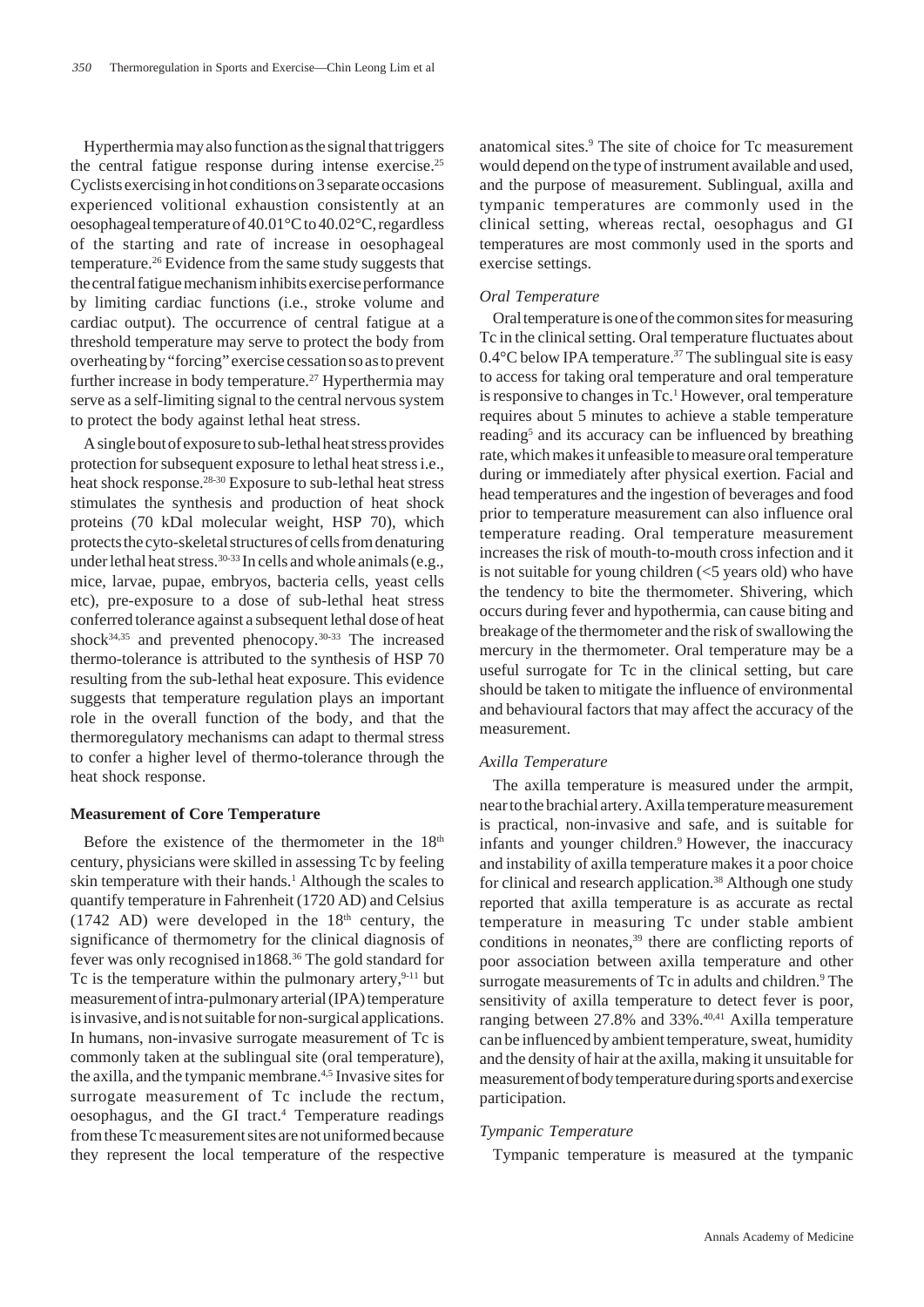membrane. Among the non-invasive sites for Tc measurement, tympanic temperature probably has the strongest association with Tc. The tympanic membrane receives blood supply from the internal carotid artery, which also supplies blood to the hypothalamus, the region of the brain that regulates temperature.<sup>1</sup> Tympanic temperature tracks Tc accurately for patients >3 years of age,<sup>9</sup> but there are concerns that the technology of infrared temperature scanners does not meet the healthcare industrial standards for temperature measurement,<sup>42</sup> and that the accuracy of the tympanic temperature measurement is highly dependent on the skill of the technician.<sup>38,43</sup> Compared with IPA temperature, using tympanic temperature resulted in 21.1% of the patients receiving delayed interventions and 37.8% of the patients receiving unnecessary interventions.10 Only about 50.9% of tympanic temperature reading was reflective of Tc.10 Tympanic temperature also underestimates Tc in patients under general and local anaesthesia.38 The infrared tympanic thermometer does not

measure temperature continuously, which makes it unsuitable for continuous temperature measurement during physical exercise.

## *Rectal Temperature*

Rectal temperature is measured by inserting a thermistor rectal probe or a thermometer about 8 cm past the external anal sphincter. This is one of the most common methods for measuring Tc in the laboratory. Rectal temperature reading is stable and is not influenced by ambient conditions. However, the invasive nature of rectal temperature measurement can be traumatic for children and uncomfortable for adults. Using the rectal probe for research may discourage volunteers from participating in the study, especially if the task involves physical exertion. The principal author of this review measured ear canal temperature instead of rectal temperature in one of his studies because all the subjects that experienced the use of the rectal probe in the pre-intervention trial withdrew from the study without starting the post-intervention trial.<sup>44</sup> That particular study had to be done all over again using ear canal temperature as a surrogate for Tc measurement. Inconsistency in rectal temperature readings can result from the hot and cold areas along the rectum.<sup>5</sup> A key concern with the use of rectal probes is cross infection. Measuring rectal temperature resulted in an outbreak of salmonella cross infection in newborns.<sup>45</sup> The risk of cross infection can be removed by using disposable rectal thermometer probes. Although rectal temperature is a well accepted surrogate measurement of Tc,<sup>38</sup> recent evidence implies that changes in rectal temperature lags behind the changes in temporal artery temperature.<sup>46</sup> However, the validity of temporal artery temperature as an indicator of Tc has also been criticised.<sup>11</sup>

# *Oesophagus Temperature*

Oesophagus temperature is measured by inserting a thermistor probe through the oral or nasal passages into the oesophagus. Once inserted, the probe is adjusted along the oesophagus to achieve the highest temperature reading, which is taken as the point that is proximal to the pulmonary artery.<sup>47</sup> Oesophagus temperature is about  $\pm 0.1^{\circ}$ C to  $0.2^{\circ}$ C of the IPA temperature, but oesophagus temperature measurement is avoided by some because of the difficulty and discomfort of inserting the thermistor probe through the nasal and oral passages.<sup>9</sup> Oesophagus temperature would be a preferred method of Tc measurement if patients and research volunteers are not adverse to the procedure of inserting the thermistor probe into the oesophagus.

# *Gastrointestinal Temperature*

GI temperature is measured by ingesting a telemetric temperature sensor that transmits the temperature of the GI environment wirelessly to an external logger (Fig. 3). The idea of the telemetric temperature sensor was reported more than 30 years ago, $48$  and telemetric temperature measurement was first used in animal studies.<sup>5</sup> The use of a telemetric temperature sensor to measure GI temperature in humans was reported only about 10 years ago, $47,49$  and has gained wider usage since then.<sup>50,51</sup> The GI temperature performs as well as oesophageal and rectal temperatures in tracking Tc changes, <sup>47,49,51,52</sup> although GI temperature may respond slower to Tc changes than oesophageal temperature.51 A meta-analysis on the agreement between GI, rectal and oesophagus temperatures by two of the authors, found better agreement between GI and oesophagus temperatures than between GI and rectal temperatures.<sup>53</sup> GI temperature responds slower to changes in temperature than oesophagus temperature at the beginning and end of



Fig. 3. The ingestible telemetric temperature sensors from (A) HQI Inc (Coretemp, Sarasota, FL) and (B) Mini Mitter (VitalSense, Bend, OR). These sensors are used to measure gastrointestinal temperature in humans. Following ingestion, the data measured by the sensors are transmitted wirelessly to a logger that stores and displays the temperature measured. The sensors are not digestible and they are expelled from the body through normal bowel movement. Details on the performance of the ingestible telemetric temperature sensor can be found in Byrne C, Lim CL. Br J Sports Med 2007;41:126-33.<sup>53</sup>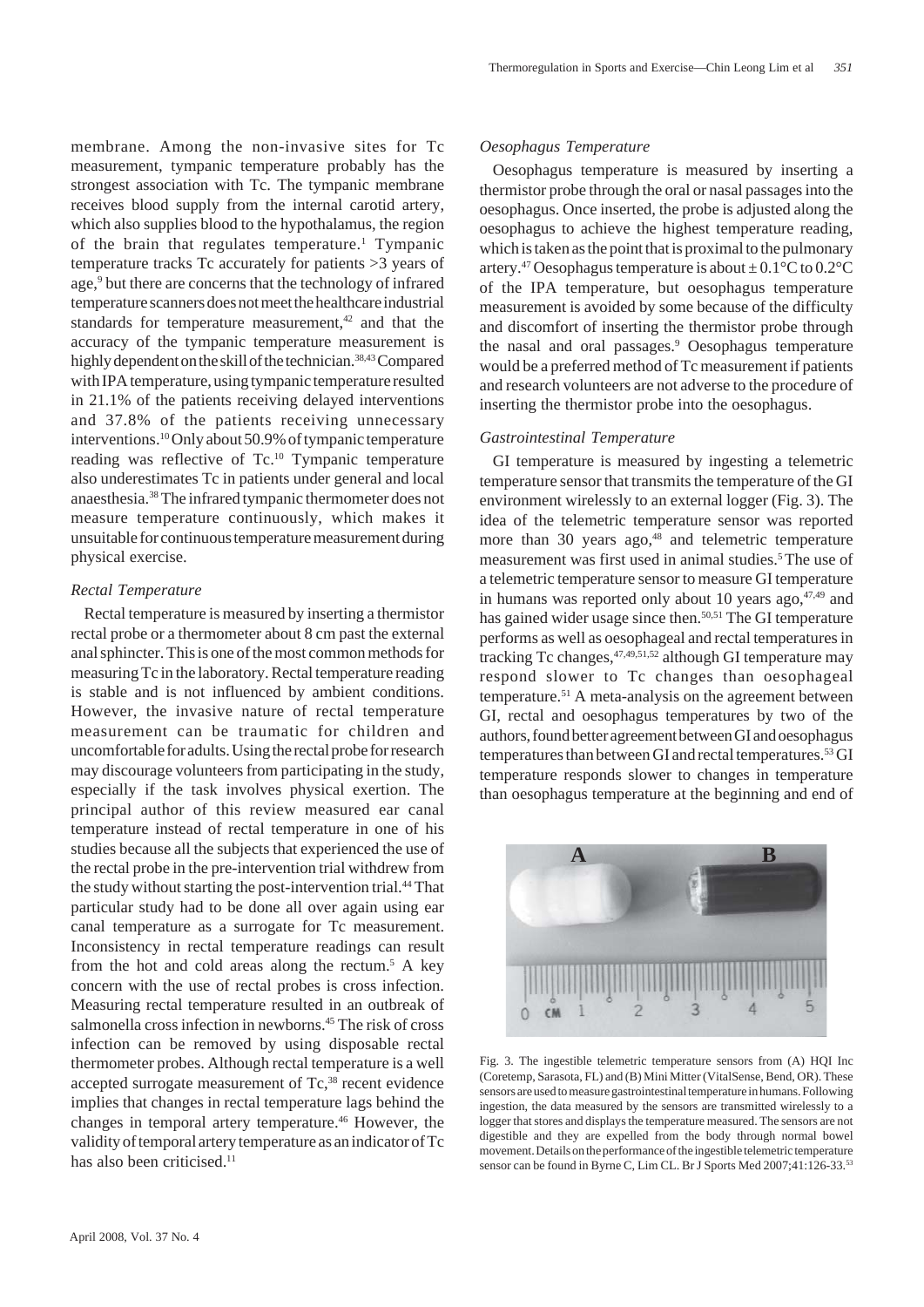exercise and when there is a change in exercise intensity, but GI temperature responds faster than rectal temperature in the same instances of change in body temperature.<sup>53</sup> The key advantages of measuring GI temperature with the ingestible temperature sensor are the absence of discomfort to the user and the ability to track temperature continuously in the field. This advantage has allowed the authors and their colleagues to report continuous GI temperature, for the first time, in runners during a half-marathon. $50$ Previously, studies measuring Tc in the field only measured a single point rectal temperature at the end of races.54-56 One of the disadvantages of the telemetric temperature sensor is the difficulty in standardising the location of the sensor in the GI tract. To ensure that the temperature sensor is further down the GI tract, the sensor is usually swallowed 4 h to 8 h before measurement. However, as GI motility is different between individuals, the sensor may not be located in the same area of the intestine at the point of measurement. Those with faster gut motility would have expelled the sensor at the point of measurement. GI temperature reading can be influenced by water and food intake if the sensor is ingested too near to the time of measurement. $57$  The telemetric temperature sensor has good potential as a surrogate of Tc measurement. Users need to gain sufficient experience with the system to better judge the suitable time to ingest the sensor so as to provide valid and reliable temperature readings. GI temperature measurement through the ingestible temperature sensor appears to achieve the best balance between practicability, comfort and user acceptance, and scientific validity and reliability.

## **Conclusion**

The objective of this review was to briefly discuss the complexity of thermoregulation in humans, and the mechanisms that regulate body temperature during physical exertion. The intricacies of heat transfer between the skin surface and the environment were also discussed not only to educate readers on these issues, but also to highlight some common misunderstandings about thermoregulation during exercise and sports performance. Besides being an end-product of metabolism, heat also has therapeutic properties during an infection, and may serve as a selflimiting signal that triggers central inhibition of exercise performance. The ability to measure and quantify body temperature accurately is crucial in enabling research in thermoregulation. Current evidence supports the use of oral temperature for clinical setting, and GI temperature measurement through the ingestible temperature sensor has gained wider acceptance over the last decade for measuring Tc in the exercise and sport setting.

#### *Acknowledgement*

*The authors wish to thank Margaret Yap, Ian Ng, Lydia Law, Amanda Nio, Priscilla Fan, and Ya Shi Teo for their technical assistance with the measurement of core temperature during the 12-km march and the outdoor run.*

#### *Disclaimer*

*The views expressed in this manuscript are those of the authors. They do not represent the views of the Ministry of Defence, Singapore, the Singapore Armed Forces or DSO National Laboratories, Singapore.*

#### **REFERENCES**

- 1. Moran DS, Mendal L. Core temperature measurement: methods and current insights. Sports Med 2002;32:879-85.
- 2. Muller AW. Were the first organisms heat engines? A new model for biogenesis and the early evolution of biological energy conversion. Prog Biophy Molec Biol 1995;63:193-231.
- 3. Granick S. Speculations on the origin and evolution of photosynthesis. Ann N Y Acad Sci 1957;69:292-308.
- 4. Gisolfi CV, Mora F. The Hot Brain: Survival, Temperature and the Human Body. Massachusetts: MIT Press, 2000:1-13, 94-119, 157-63, 171-4, 191-215.
- 5. Folk GE, Riedesel ML, Thrift DL. Principles of Integrative Environmental Physiology. Iowa: Austin and Winfield Publishers, 1998.
- 6. Morseley PL. Exercise, heat, and thermotolerance: molecular mechanisms. In: Gisolfi CV, Lamb DR, Nadel ER, editors. Perspectives in Exercise Science and Sports Medicine: Exercise, Heat, and Thermoregulation. Indiana: Cooper Publishing Group, 1993:305-25.
- 7. Shapiro Y, Seidman DS. Field and clinical observations of exertional heat stroke patients. Med Sci Sports Exerc 1990;22:6-14.
- 8. Sawka MN, Wenger CB. Physiologic response to acute exercise heat stress. In: Gonzalez RR, editor. Human Performance Physiology and Environmental Medicine at Terrestrial Extremes. IN: Benchmark Press, 1998:97-151.
- 9. El-Radhi AS, Barry W. Thermometry in paediatric practice. Arch Dis Child 2006;91:351-6.
- 10. Farnell S, Maxwell L, Tan S, Rhodes A. Temperature measurement: comparison of non-invasive methods used in adult critical care. J Clin Nursing 2005;14:632-9.
- 11. Rupp ME, Heermann J, Uphoff ME. Need for a reliable system to measure body temperature. Am J Infect Control 2004;32:184.
- 12. Bouchama A, Knochel JP. Heat stroke. N Engl J Med 2002;346: 1978-88.
- 13. Brukner P, Khan K. Exercise in the cold. Clinical Sports Medicine. New South Wales: McGraw-Hill Australia, 2005:807-15.
- 14. Hughson RL, Green HJ, Houston ME, Thomson JA, MacLean RD, Sutton JR. Heat injuries in Canadian mass participation runs. CMAJ 1980;122:1141-4.
- 15. Richards CRB, Richards DAB. Medical management for fun runs. In: Hales RJS, Richards DAB, editors. Heat Stress: Physical Exertion and Environment. Amsterdam: Elsevier, 1987:513-25.
- 16. Richards R, Richards D. Fatal heat stroke in a "fun run". Med J Aust 1980;2:225-6.
- 17. American College of Sports Medicine position stand. Exertional heat illness during training and competition. Med Sci Sports Exerc 2007;39:556-72.